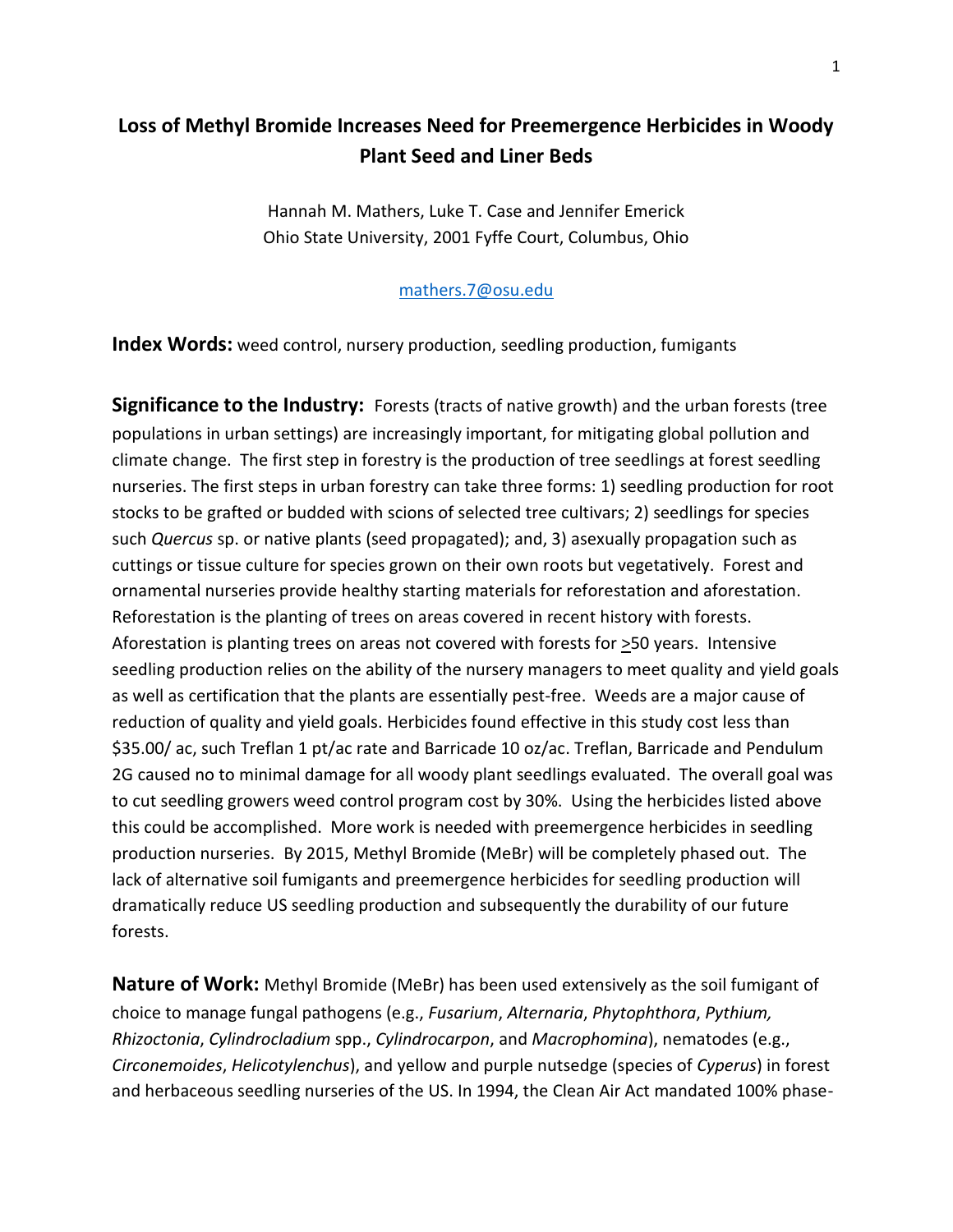out of MeBr by 2001. MeBr has been phased out internationally because it depletes stratospheric ozone, which protects life on Earth from the harmful effects of the sun's ultraviolet radiation. In 1998, the phase-out schedule was revised to reduce production and import of MeBr by the following percentages of the 1991 baseline amounts: 25% in 1999, 50% in 2001, 70% in 2003 and 100% in 2005. Later developing countries were scheduled to freeze consumption in 2002 at 1995-98 levels and reduce all use by 2015. In 2015, MeBr will be gone. There will be no more *Critical Use Exemptions* that have essentially kept the seedling nurseries in business since 2005. There has been research over the years on alternative fumigants but none have proven to be as successful for weed control (in particular) as MeBr. We had planned to test the two of the most promising alternatives in these 2013 trails; Chloropicrin and Basamid with supplemental low-rates of preemergence herbicides. However, in 2012, additional regulations were placed on the use of Chloropicrin that made the use of this product impossible in these trials. Chloropicrin is a powerful tear gas; it is a highly hazardous material that can now only be used by specially trained and certified personnel. In consultation with growers, there was no desire to test Basamid (e.g. metam-sodium and dazomet) due to inconsistent pest management performance in previous trials.

Two growth stages were selected for woody plants. We hypothesized injury would be more significant for stage 1 seedlings versus stage 2: Stage 1) two to six weeks after the seedlings had emerged; Stage 2) transplant beds, two weeks after two year old seedlings were transplanted from seedbeds to the transplant beds. Trials were conducted at New Life Nursery, 3720 64<sup>th</sup> St. Holland, MI on deciduous and coniferous seedlings. Applications were applied in the early afternoon of May 22, 2013. There was a gentle rain, cloudy skies and the temperature was 55°F. Stage 1 trials consisted of nine treatments and four replicates that were randomized within each bed/species. Chemical treatments included trifluralin (Treflan 4 EC) (Helena Chemical Company, Collierville, TN, 38017) applied at (1/2 rate) 1qt and (1/4 rate) 1 pt. per acre; prodiamine (Barricade 4FL) (Syngenta Crop Protection, LLC, Greensboro, North Carolina, 27419) applied at (1/2 rate) 10 oz/ac; Barricade 4FL (1/4 rate) (5 oz/ac) plus Treflan 4EC (1/4 rate) (1pt/ac); oxyfluorfen + prodiamine (Biathlon) (OHP, Inc., Mainland, PA, 19451) applied at (1/4 rate) 50 lb/ac; pendimethalin (Pendulum 2G) (BASF Corporation, Research Triangle Park, NC 27709) applied at (1/2 rate) 100lb/ac and oxadiazon + pendimethalin (Jewel) (Scotts-Sierra Crop Protection Company, Marysville, OH 43041) applied at (1/2 rate) 50 lb/ac. The remaining two treatments to total nine were an untreated weeded check and an untreated weedy check. Three ft. X three ft. sections of beds with one ft. buffers between each were used. For Stage 2 trials, 12 treatments were conducted: dimethenamid-P + pendimethalin (FreeHand 1.75G) (BASF Corporation, Research Triangle Park, NC 27709) applied at (normal rate) 150 lb/ac; indaziflam (Marengo G) (OHP, Inc., Mainland, PA, 19451) applied at (½ rate) 50 lb/ac and (normal) 100lb/ac; oxyfluorfen + prodiamine (Biathlon) (OHP, Inc., Mainland, PA, 19451) applied at (3/4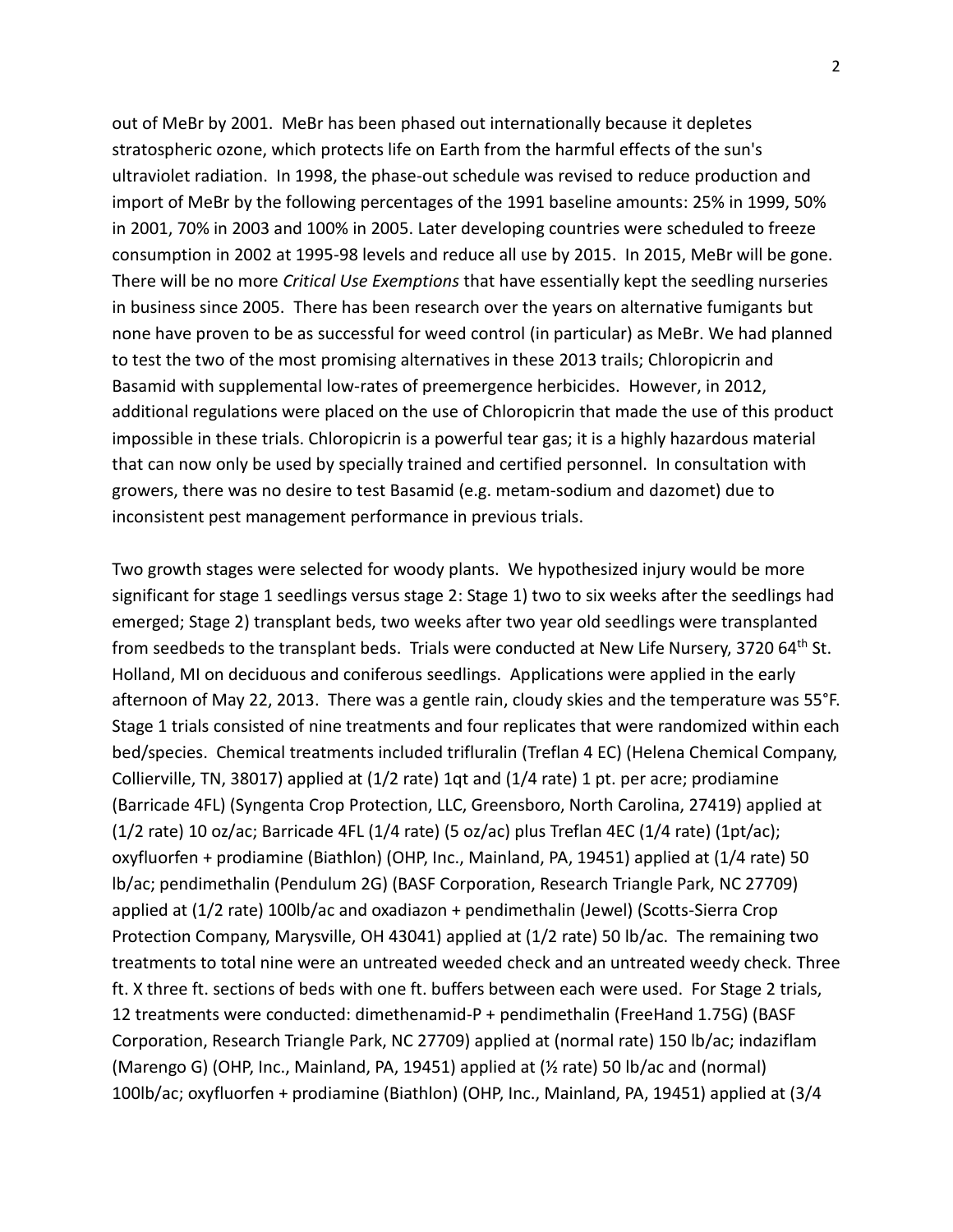rate) 150 lb/ac and (1/3 rate) 75 lb/ac; pendimethalin (Pendulum 2G) (BASF Corporation, Research Triangle Park, NC 27709) applied at (1/2 rate) 100lb/ac; oxadiazon + pendimethalin (Jewel) (Scotts-Sierra Crop Protection Company, Marysville, OH 43041) applied at (normal rate) 100 lb/ac; Barricade 4FL (1/4 rate) 5 oz/ac plus Treflan 4EC (1/2 rate) 1qt/ac; dimethenamid-P (Tower) + pendimethalin (Pendulum Aqua Cap) (BASF Corporation, Research Triangle Park, NC 27709) applied at (normal rates) 1 qt/ac + 1 qt/ac; and, isoxaben (Gallery) (Dow Agro Sciences, LLC, Indianapolis, IN 46268) applied at (1/3 rate) 0.65 lb.ac + Barricade 4FL (½ rate) 10 oz/ac. The remaining two treatments to total 12 were an untreated weeded check and an untreated weedy check. All herbicides and rates were chosen based on previous studies by the authors re crop safety on a wide range of materials (1, 2 and 3).

The Stage 1 trials at New Life were conducted on common lilac, *Syringa vulgaris;* black walnut, *Juglans nigra;* and, bur oak, *Quercus macrocarpa*. Soils at New Life are Saugatuck series sands. Soils were very deep and somewhat poorly drained with cemented subsoil. Saugatuck Series soils were formed by sandy glaciofluvial deposits on lake plains, till plains, and outwash plains (4). The lilac field had been fumigated prior to fall planting with MeBr at 400 lb/ac. Post planting, a thin layer of pine mulch was applied to the lilac field to decrease wind erosion of the sandy soils. The walnut and the bur oak were also fumigated with MeBr at 400 lb/ac prior to fall planting. Lilac had emerged approximately ¼ inch above the ground at time of application on May 22, 2013. Cotyledons were present and some seedlings had their first true leaves just expanding. Due to rains becoming heavy on May 22, 2013, applications to the oak and walnuts were conducted on June 19, 2013. Thus these two species were more advanced in growth versus the lilacs at time of application. The Stage 2 trials were conducted using Norway spruce, *Picea abies* that were being grown as 2+1 transplants (2 years in the seedbed) and transplanted two weeks before application (May 22) on May 8, 2013. They were approximately six inches tall at time of application. The spruce fields had not received MeBr prior to planting nor mulch post planting. Visual ratings of phytotoxicity were based on a scale of 0-10 with 0 being no phytotoxicity and 10 death with ≤3 commercially acceptable. Visual ratings of weed control were based on a 0-10 scale with 0 being no control and 10 perfect control with ≥7 commercially acceptable. Efficacy evaluations were only conducted in *Syringa* beds. Data was analyzed using SAS® GLM. Phytotoxicity effects of treatments were compared to the controls using Dunnett's t-test ( $\alpha$  = 0.10 and 0.05). Efficacy treatments were compared to each other using least significant difference (ls means). Evaluations were conducted every two weeks after application for 3 months or 12 WAT, unless otherwise stated.

**Results and Discussion:** The Stage 1 trials at New Life at 12 WAT showed very low phytotoxicity on the *Juglans* and the *Quercus* (Table 1). The damage on these species had been either passing on the *Quercus* as with Treflan 1 qt/ac and Biathlon 50 lb/ac, or non-existent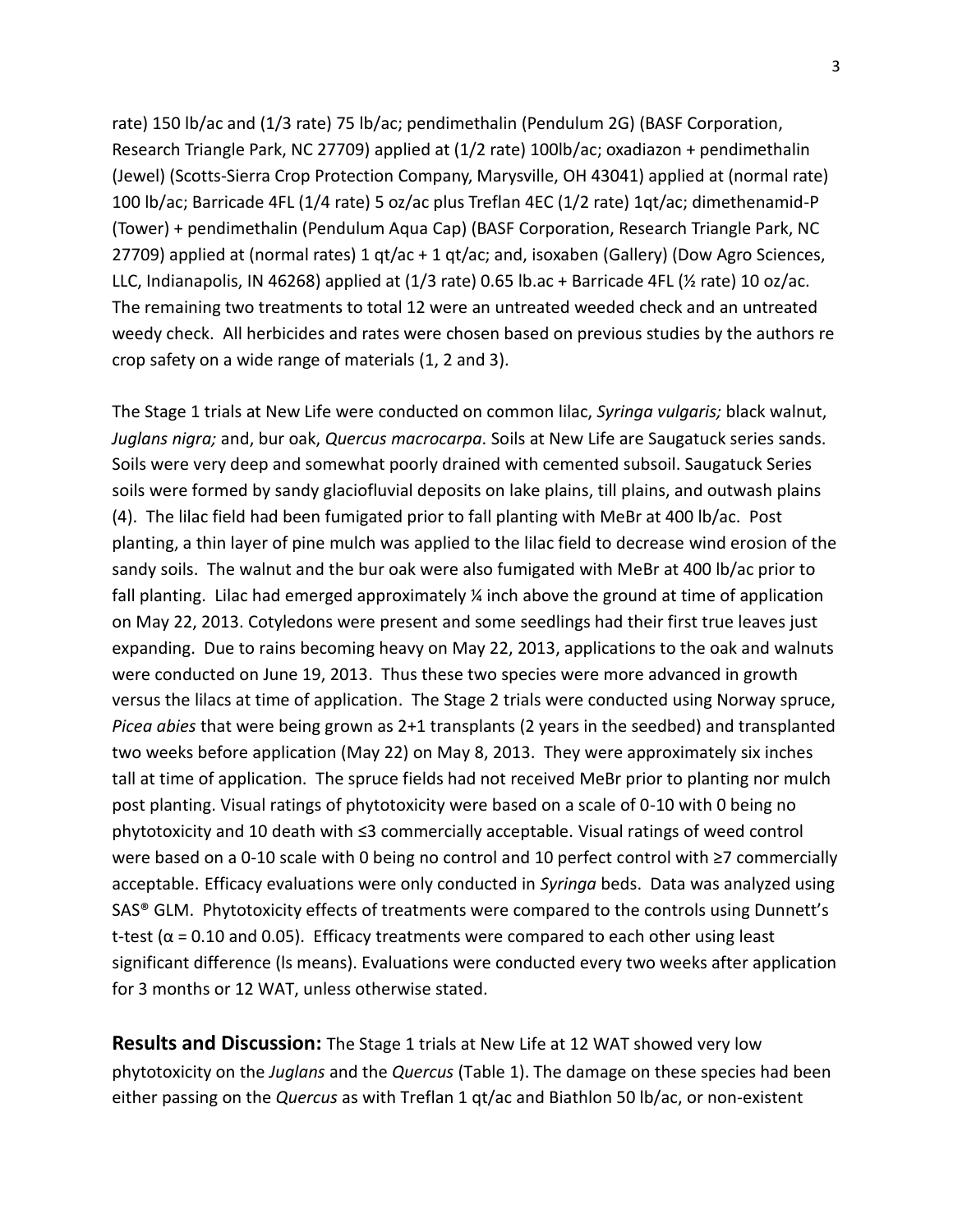with the *Juglans* (Table 1). Averaged across all dates of evaluation, there were four treatments that were commercially acceptable (<3) with the *Syringa*, Treflan 1pt/ ac, Treflan 1qt/ ac, Barricade 10 oz/ ac and Pendulum 2G (data not shown). At 8 WAT the Barricade and the Pendulum picked up phytotoxicity and exceeded the level of commercially acceptable  $(2 3)$ (Table 1).

Treflan 1pt/ ac, Treflan 1qt/ ac, Barricade 10 oz/ ac and Pendulum 2G provided significantly higher weed control than the un-weeded control at New Life (Table 3). Normal practice at New Life Nursery is zero tolerance of weeds, so the efficacy trial was unfortunately ended at 6 WAT, when it was inadvertently hand weeded by New Life staff (Table 3). Unfortunately, the weeding crew, also pulled out the plot markers at 8 WAT in the lilac and thus ended the phytotoxicity trial. We recommend that trials on woody plant seedlings be continued with Treflan, Barricade and Pendulum 2G at lower rates, with increased application frequencies, in future studies. The low phytotoxicity levels demonstrated with these products indicate their value and promise for further study in forest seedling and ornamental nurseries seed beds.

Trials on transplant beds of *Picea abies* seedlings at New Life Nursery, Holland, MI 2 WAT with Barricade + Treflan (5 oz/ac + 1 qt/ac) provided no injury and at 6 WAT. By 6 WAT, there was phytotoxicity greater than the control but still commercially acceptable (2.8 rating) (Table 2). At 2 WAT and 4 WAT with Marengo G 100 lb/ac there was no phytotoxicity. At 6 WAT, there was minimal phytotoxicity with Marengo G 100 lb/ac. At 8 to 12 WAT, phytotoxicity with Marengo G 100 lb/ac had increased but it was still in the commercially acceptable range (2.8 rating). (Table 2). Unfortunately there were no efficacy evaluations conducted in the *Picea abies* to judge the merit of Marengo 100 lb/ac in weed prevention. Although Jewel was the most efficacious treatment (Table 3) for *Syringa*, Jewel was also the most phytotoxic (Table 1). The best treatment taking into account phytotoxicity and efficacy (Table 3) was Biathlon 50 lb/ac or ¼ rate.

**Table 1**. Phytotoxicity of several ornamental herbicides in Stage 1 (emerged two to six weeks) seedling beds of *Syringa vulgaris*, *Juglans nigra,* and *Quercus macrocarpa Syringa vulgaris*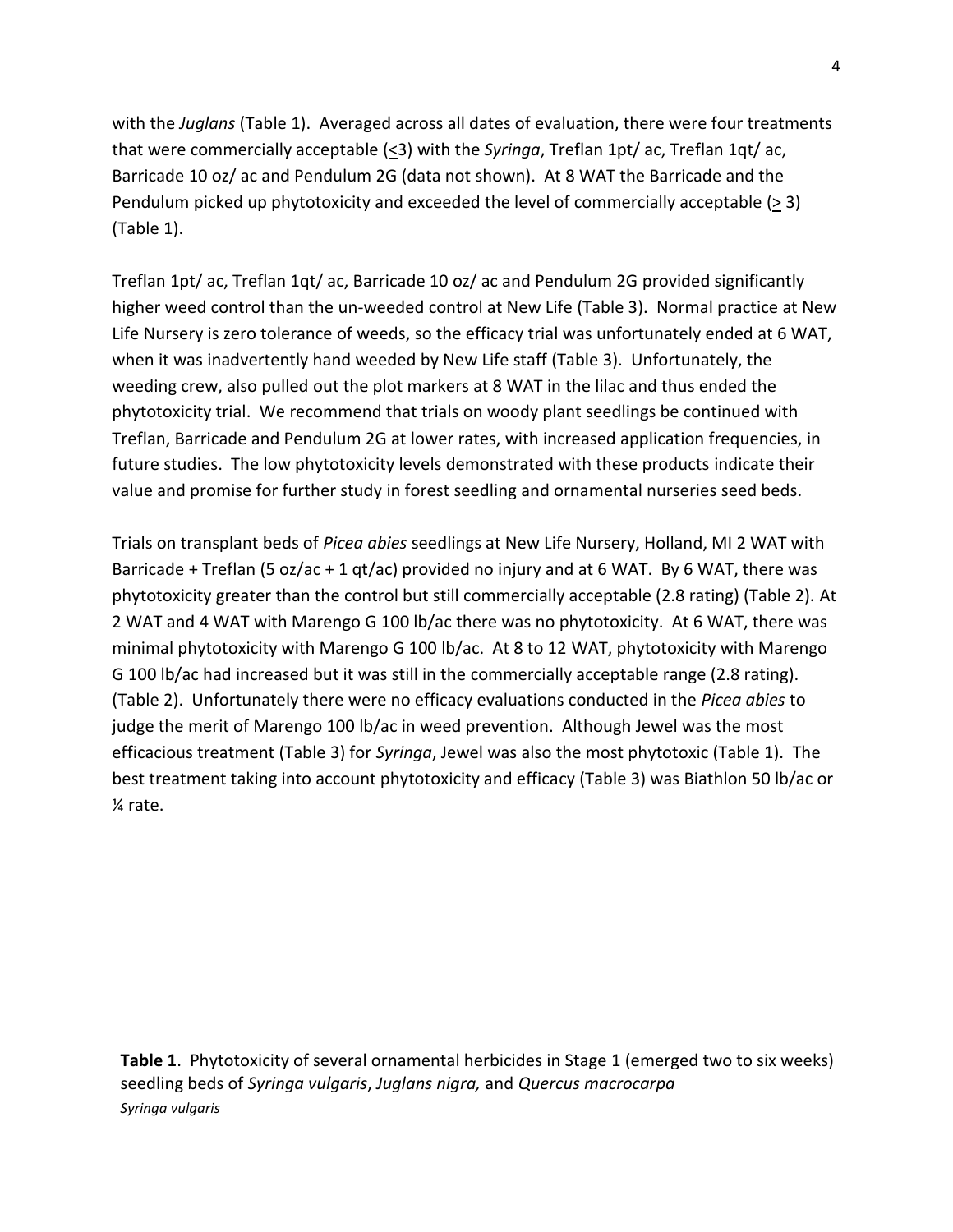| Treatment               | Rate                     | $2$ WAT <sup>z</sup> | 4 WAT        | 6 WAT         | 8 WAT          |  |
|-------------------------|--------------------------|----------------------|--------------|---------------|----------------|--|
| Treflan                 | 1 <sub>qt</sub>          | 2.0 <sup>yx</sup>    | $1.0\,$      | 0.8           | 2.0            |  |
| Treflan                 | 1 pt                     | 2.8                  | $1.0\,$      | 0.8           | $1.0\,$        |  |
| <b>Barricade 4FL</b>    | 10 oz                    | 3.5                  | 0.5          | 1.5           | $***$<br>3.5   |  |
| Barricade 4FL + Treflan | $5$ oz + 1 pt            | 4.0                  | $***$<br>3.0 | $\ast$<br>1.8 | $***$<br>4.0   |  |
| <b>Biathlon</b>         | 50 lb                    | 5.0<br>$\ast$        | **<br>2.0    | $***$<br>2.0  | **<br>3.5      |  |
| Pendulum 2G             | 100 lb                   | 3.8                  | $***$<br>2.0 | 1.0           | $***$<br>4.3   |  |
| Jewel                   | 50 lb                    | $***$<br>8.3         | 5.3<br>**    | $***$<br>5.5  | 6.3<br>**      |  |
| Untreated weeded        | $-$                      | 2.0<br>$1.5\,$       | 0.0<br>0.0   | 0.0           | 0.0<br>$1.0\,$ |  |
| Untreated               |                          |                      |              | 0.0           |                |  |
| Juglans nigra           |                          |                      |              |               |                |  |
| Treatment               | Rate                     | 2 WAT                | 4 WAT        | 6 WAT         | 8 WAT          |  |
| Treflan                 | 1 <sub>qt</sub>          | 1.0                  | 0.0          | 1.0           | 0.5            |  |
| Treflan                 | 1 pt                     | 0.8                  | 0.3          | 0.8           | 1.3            |  |
| <b>Barricade 4FL</b>    | 10 oz                    | 0.5                  | 0.5          | 0.3           | 0.5            |  |
| Barricade 4FL + Treflan | $5$ oz + 1 pt            | 0.8                  | 0.3          | 0.5           | 0.3            |  |
| Biathlon                | 50 lb                    | 0.3                  | 0.0          | 0.3           | 0.3            |  |
| Pendulum 2G             | 100 lb                   | 0.0                  | 0.3          | 0.5           | 1.0            |  |
| Jewel                   | 50 lb                    | 0.3                  | 0.3          | 0.3           | 0.5            |  |
| Untreated weeded        | $-$                      | 0.3                  | 0.3          | 1.5           | 0.8            |  |
| Untreated               | --                       | 0.8                  | 0.0          | 1.3           | 1.3            |  |
| Quercus macrocarpa      |                          |                      |              |               |                |  |
| Treatment               | Rate                     | 2 WAT                | 4 WAT        | 6 WAT         | 8 WAT          |  |
| Treflan                 | 1 <sub>qt</sub>          | 2.8                  | 0.8          | 1.8           | 2.8            |  |
| Treflan                 | 1 pt                     | 1.5                  | 0.3          | 0.5           | 0.0            |  |
| <b>Barricade 4FL</b>    | 10 oz                    | 1.3                  | 0.3          | 0.5           | 0.0            |  |
| Barricade 4FL + Treflan | $5 oz + 1 pt$            | 2.3                  | 0.5          | 0.5           | 0.8            |  |
| Biathlon                | 50 lb                    | 2.0                  | 0.5          | 2.0           | $1.0\,$        |  |
| Pendulum 2G             | 100 lb                   | 0.3                  | 0.0          | 0.8           | 0.0            |  |
| Jewel                   | 50 lb                    | 1.3                  | 0.5          | 1.5           | 0.3            |  |
| Untreated weeded        | $\overline{\phantom{a}}$ | 0.0                  | 0.0          | 0.0           | 0.0            |  |
| Untreated               |                          | 0.3                  | 0.5          | 0.0           | 0.0            |  |

z = weeks after treatment (WAT)

y = Visual ratings based on a 0-10 scale with 0 being no phytotoxicity and 10 death with ≤3 commercially acceptable

x = Treatment means followed by \*, \*\* are significantly different from the untreated weeded control based on Dunnett's t-test ( $\alpha$  = 0.10 and 0.05, respectively

| Table 2. Phytotoxicity of several ornamental herbicides on Stage 2 Picea abies seedlings at New |  |  |
|-------------------------------------------------------------------------------------------------|--|--|
| Life Nursery, Holland, MI.                                                                      |  |  |

| . .<br>Treatment | Rate   | 2 WAT <sup>z</sup> | WAT | WAT | 8 WAT | 10 WAT | WAT |
|------------------|--------|--------------------|-----|-----|-------|--------|-----|
| FreeHand         | 150 lb | 0.8 <sup>yx</sup>  | 0.0 | 0.8 | 0. 1  | ه.د    | ⊥.J |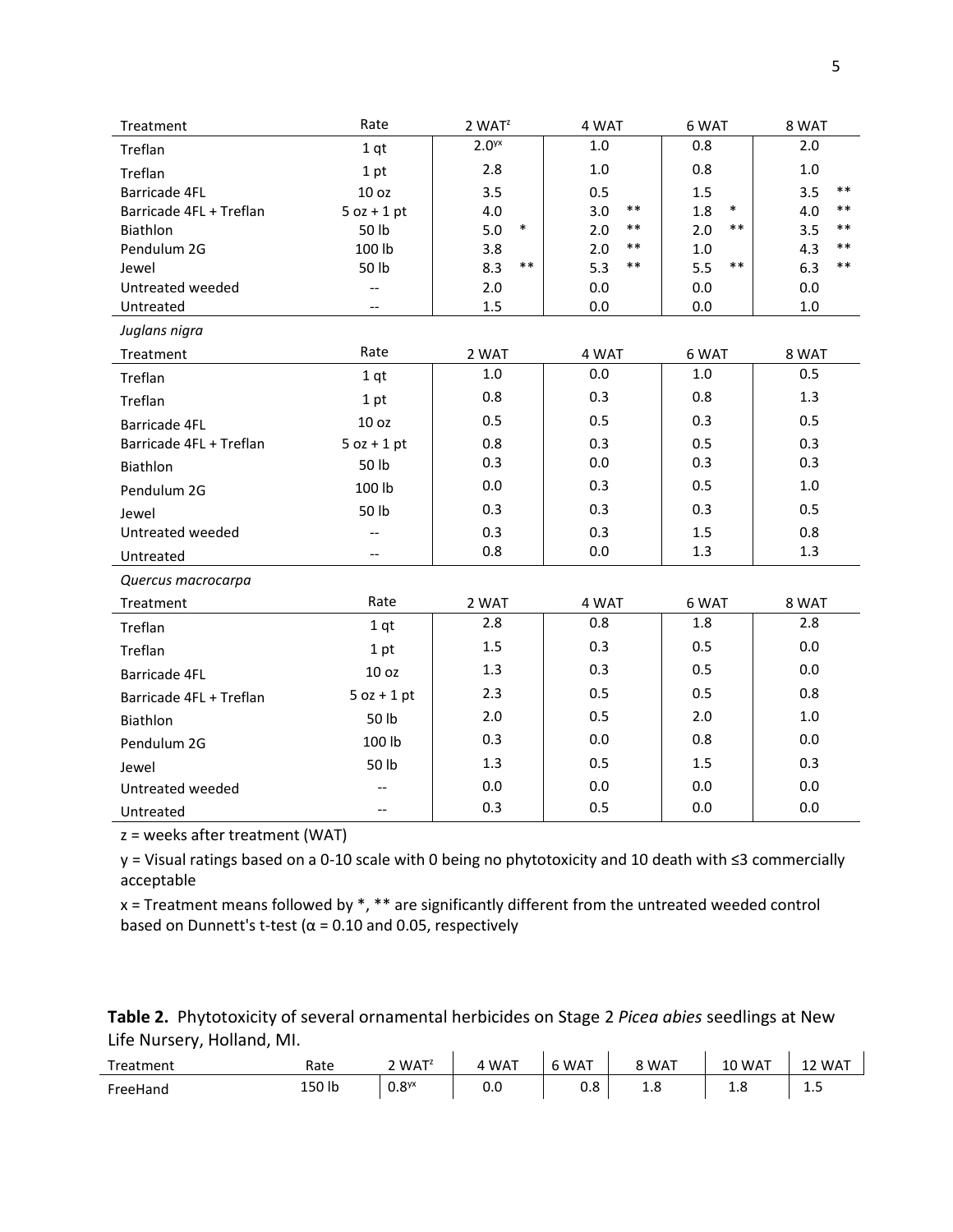| Marengo             | 50 lb            | 0.0 | 0.0 |       | 0.8     | 0.8          |        | 1.3 |       | 1.3 |       |
|---------------------|------------------|-----|-----|-------|---------|--------------|--------|-----|-------|-----|-------|
| Biathlon            | 150 lb           | 1.5 | 0.0 |       | 0.3     | 0.3          |        | 0.3 |       | 0.3 |       |
| Pendulum 2G         | 100 lb           | 0.8 | 1.5 | $***$ | 1.8     | 2.8          | $***$  | 3.0 | $***$ | 2.3 | *     |
| Biathlon            | 75 lb            | 2.5 | 0.0 |       | 0.5     | 0.8          |        | 0.5 |       | 0.3 |       |
| Marengo             | 100 lb           | 1.0 | 1.0 |       | 1.5     | 3.0          | $***$  | 2.8 | $***$ | 2.8 | $***$ |
| Jewel               | 100 lb           | 0.5 | 0.0 |       | 0.5     | 1.0          |        | 0.0 |       | 0.0 |       |
| Barricade + Treflan | $5$ oz + 1 gt    | 2.0 | 0.8 |       | 1.3     | $2.5^{\vee}$ | $\ast$ | 2.0 |       | 2.8 | $***$ |
| Tower + Pendulum    | $1$ at $+$ 1 at  | 0.8 | 0.3 |       | 0.3     | $0.8^{\vee}$ |        | 1.3 |       | 1.8 |       |
| Gallery + Barricade | $0.65$ lb +10 oz | 1.0 | 0.5 |       | $1.5\,$ | $1.8^{\vee}$ |        | 1.5 |       | 1.3 |       |
| Untreated           |                  | 0.5 | 0.0 |       | 0.3     | 0.0          |        | 0.0 |       | 0.0 |       |
| Untreated weeded    | --               | 0.5 | 0.0 |       | 0.3     | 0.8          |        | 0.0 |       | 0.3 |       |

z = weeks after treatment

y = Visual ratings based on a 0-10 scale with 0 being no phytotoxicity and 10 death with ≤3 commercially acceptable

 $x$  = Treatment means followed by  $*$ ,  $**$  are significantly different from the untreated weeded control based on Dunnett's t-test ( $\alpha$  = 0.10 and 0.05, respectively).

 $\sqrt{}$  = indicates treatment was reapplied on this date

**Table 3.** Efficacy of several ornamental herbicides in seed beds at New Life Nursery, Holland, MI, May to June, 2013

New Life<sup>y</sup>

| Treatment               | Rate/ac          | 4 WAT <sup><math>X</math></sup> | 6 WAT     |  |  |  |
|-------------------------|------------------|---------------------------------|-----------|--|--|--|
| Treflan                 | 1 qt             | $8.3***$<br>b                   | bc<br>7.8 |  |  |  |
| Treflan                 | 1 pt             | 7.5<br>b                        | 7.6<br>cd |  |  |  |
| Barricade 4FL           | 10 <sub>oz</sub> | 8.0<br>b                        | cd<br>7.6 |  |  |  |
| Barricade 4FL + Treflan | $5$ oz + 1 pt    | 7.8<br>b                        | 7.3<br>cd |  |  |  |
| Biathlon                | 50 lb            | 8.5<br>b                        | 8.4<br>ab |  |  |  |
| Pendulum 2G             | 100 lb           | 8.3<br>b                        | cd<br>7.3 |  |  |  |
| Jewel                   | 50 lb            | 9.8<br>a                        | 8.9<br>a  |  |  |  |
| Untreated weeded        |                  | 6.3<br>C                        | 7.0<br>d  |  |  |  |
| Untreated               |                  | 6.0                             | 6.1<br>e  |  |  |  |
|                         |                  |                                 |           |  |  |  |

y = treatment means were taken from a *Syringa* liner beds

x = weeks after treatment

w = visual ratings based on a 0-10 scale with 0 being no control and 10 perfect control with ≥7 commercially acceptable

v = treatment means followed by the same letter in the same column are not significantly different, based on ls means ( $α = 0.05$ )

## **Literature Cited:**